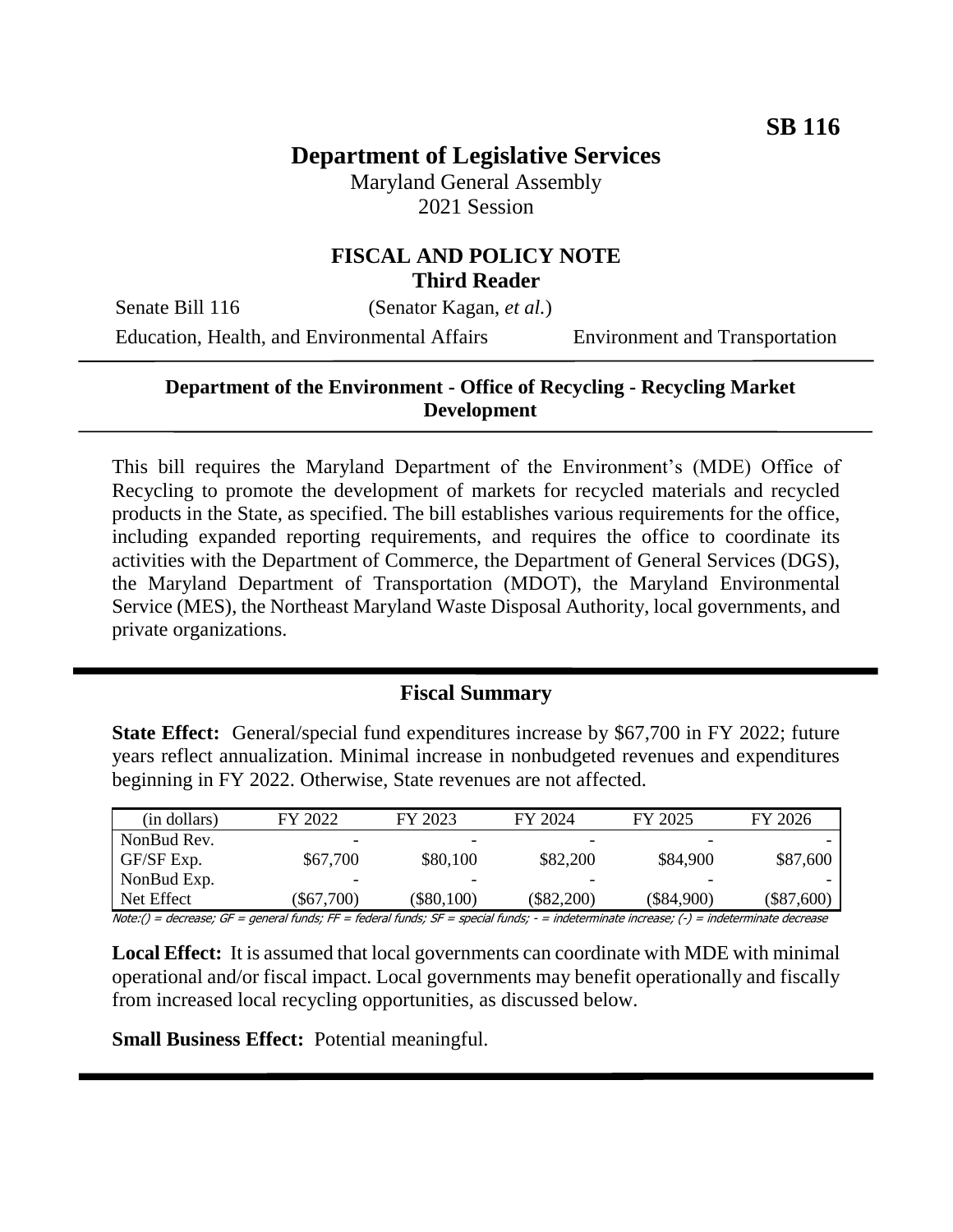### **Analysis**

**Bill Summary:** The bill requires the Office of Recycling to take several actions to promote the development of markets for recycled materials and recycled products, including (1) evaluating the availability of local, national, and international markets for recycled materials and products; (2) identifying the recyclable materials representing the largest portion of the recycling waste stream; (3) identifying businesses in the State that use recycled materials and opportunities for businesses in the State to increase their use of recycled materials; (4) establishing and promoting the "Maryland is Open for Recycling Business" campaign to attract new businesses to the State; and (5) providing advisory and technical services to support the development of markets for recycled materials and recycled products in the State.

By July 1, 2022, Commerce, DGS, MDOT, and MES must report to the office on relevant programs, tools, training guides, campaigns, and technologies available for promoting the development of markets for recycled materials and recycled products in the State, including efforts in State government to increase the use, reuse, and remanufacturing of recycled materials and the use of recycled products. By September 1, 2022, and annually thereafter, the annual *Maryland Solid Waste Management and Diversion Report* must include the activities conducted pursuant to the bill.

The bill expresses the General Assembly's intent that the office seek input from all interested parties to develop a comprehensive understanding of the programs, tools, training guides, and technologies available to promote the development of markets for recycled materials and recycled products in the State. The bill also expresses the General Assembly's intent that DGS, Commerce, and MDOT assist the Office of Recycling in developing markets for recycled materials and recycled products.

The bill repeals a current law requirement for MES and MDE to report biannually to the Governor and the General Assembly on the availability of local, national, and international markets for recycling materials.

**Current Law:** Maryland's recycling policy is guided by the Maryland Recycling Act, which sets mandatory recycling rates for State government and local jurisdictions, as well as a voluntary statewide waste diversion goal of 60% and a voluntary statewide recycling goal of 55% by 2020. Each county (including Baltimore City) must prepare a recycling plan that addresses how the jurisdiction will achieve its mandatory recycling rate. The plan must be submitted to MDE's Office of Recycling for approval when the jurisdiction submits its water and sewerage plan at least every 10 years. At least every 2 years, each county must also submit a progress report to MDE, which must include any revision of or amendment to the county plan that has been adopted.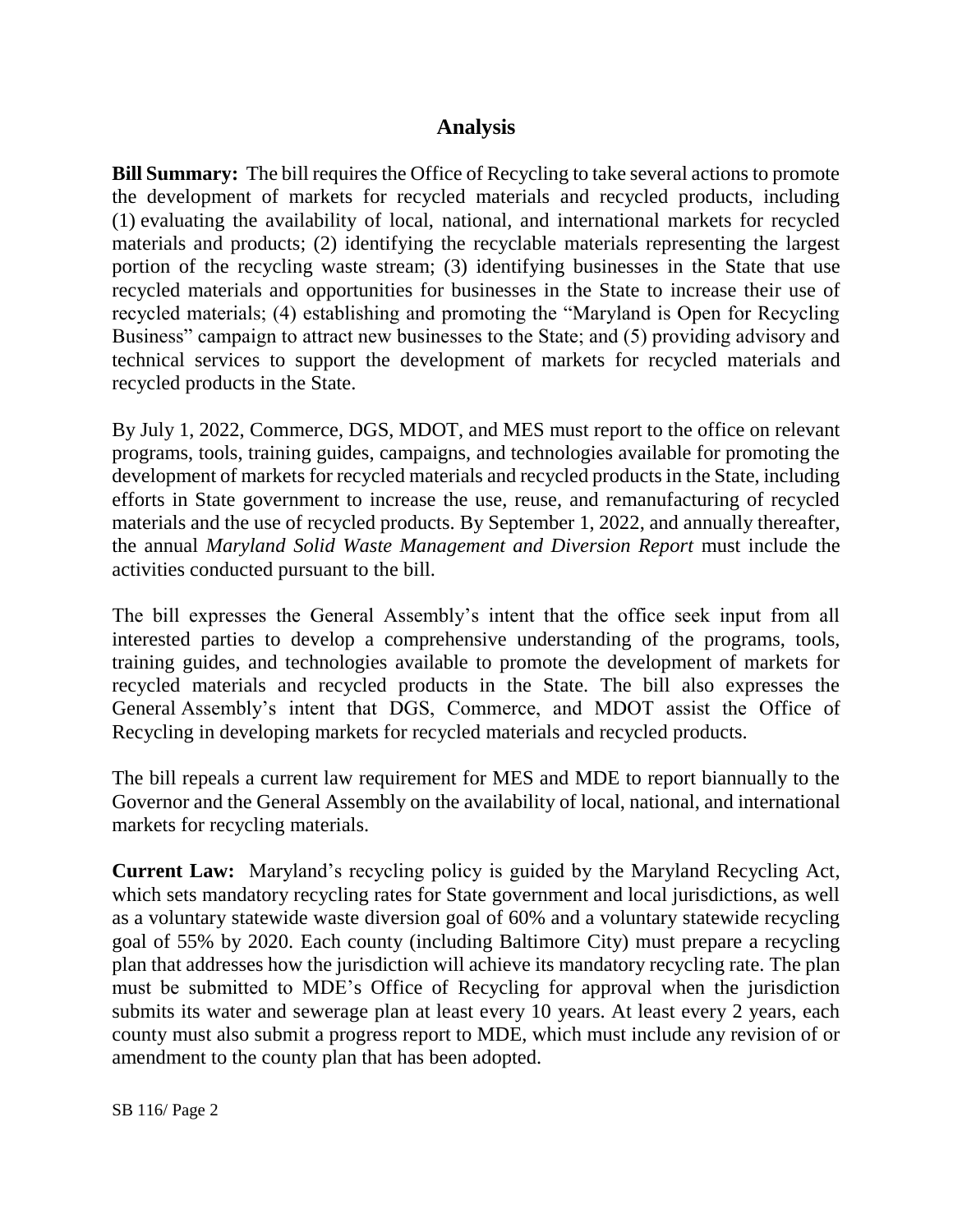MDE's Office of Recycling submits annual reports, in coordination with MES, to the Governor and the General Assembly on specified information related to recycling in Maryland. Beginning in 2009, MDE has combined the *Maryland Waste Diversion Activities Report* and the *Solid Waste Managed in Maryland Report* into one report, the *Maryland Solid Waste Management and Diversion Report*.

**State Fiscal Effect:** General/special fund expenditures increase by \$67,692 in fiscal 2022, which accounts for the bill's October 1, 2021 effective date. This estimate reflects the cost of hiring one natural resources planner to (1) conduct research on available and potential markets for recyclable materials; (2) research the types and quantities of recyclable materials generated in the State; (3) identify opportunities for businesses in Maryland to use recycled materials; (4) identify existing funding mechanisms for recycling market development; (5) conduct outreach and establish and promote a "Maryland is Open for Recycling Business" campaign; and (6) annually report on the activities conducted pursuant to the bill. It includes a salary, fringe benefits, one-time start-up costs, and ongoing operating expenses, including travel costs.

| Position                           |          |
|------------------------------------|----------|
| Salary and Fringe Benefits         | \$55,743 |
| <b>Operating Expenses</b>          | 11.949   |
| <b>Total MDE Fiscal 2022 Costs</b> | \$67,692 |

Future year expenditures reflect a full salary with annual increases and employee turnover and ongoing operating expenses. Funding for this position would normally come from the State Recycling Trust Fund, which is a special fund, but there is not enough available funding in that special fund to fully cover the costs of the new position. Thus, this analysis assumes that a combination of general funds and special funds are used.

Commerce, DGS, and MDOT can likely submit the required report to MDE, collaborate with MDE on an ongoing basis, and assist MDE in the development of markets for recycled materials and recycled products with existing budgeted resources. For context, MDOT estimates that costs are approximately \$2,000 annually for existing staff to fulfill the department's duties under the bill.

Based on information provided for identical legislation considered during the 2020 session, it is anticipated that MES' nonbudgeted expenditures increase to submit the required report to MDE and to collaborate with MDE on an ongoing basis. Since this project is likely not billable, staff costs to implement the bill are charged to MES overhead, and agency operating costs increase. It is assumed that MES increases its overhead rates to cover these costs, resulting in a corresponding increase in nonbudgeted revenues.